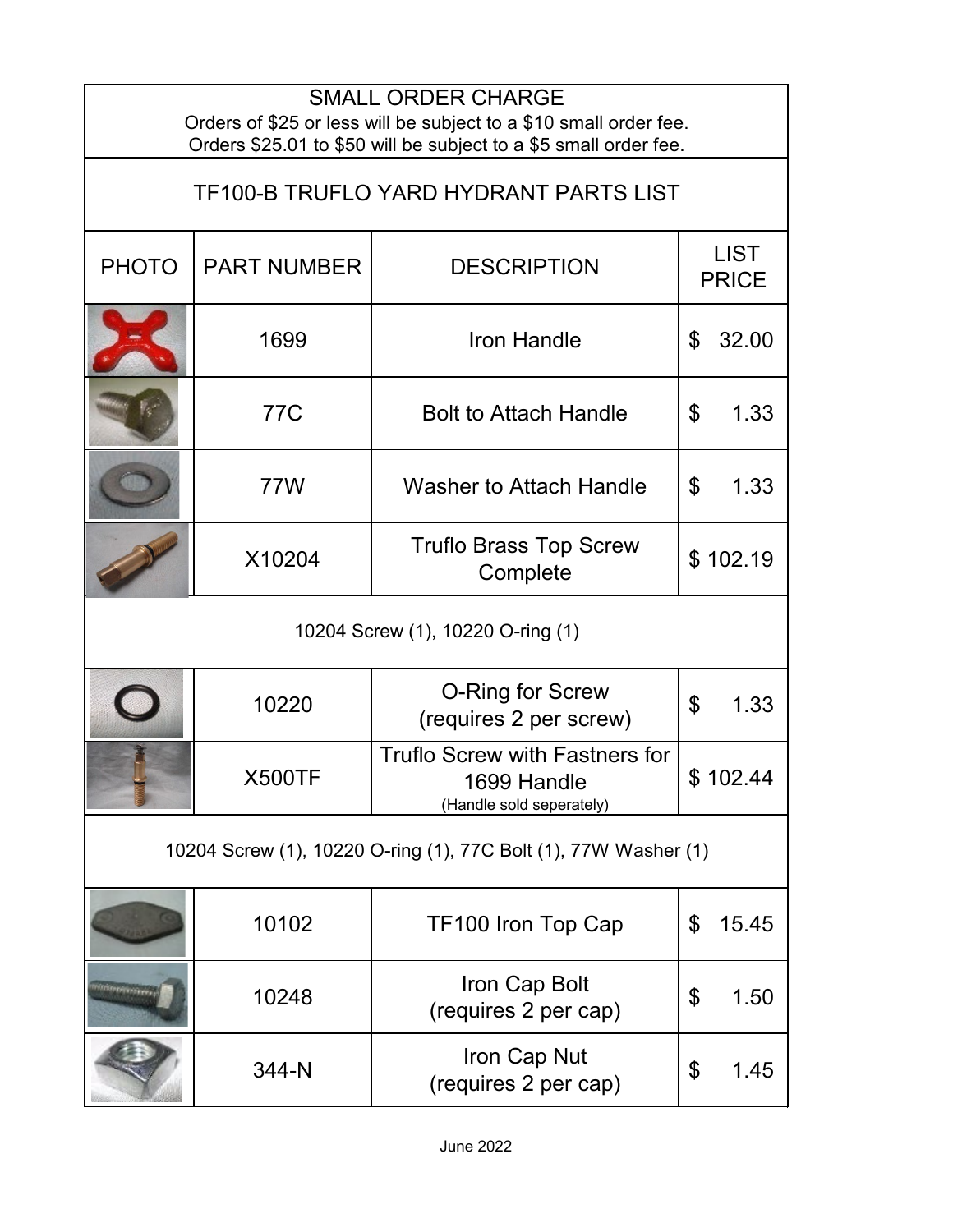|                                                                                       | 10122    | TF100 Top Cap Gasket                                                     | 3.95<br>\$              |  |  |
|---------------------------------------------------------------------------------------|----------|--------------------------------------------------------------------------|-------------------------|--|--|
|                                                                                       | 10103    | <b>TF100 Iron Headstock</b>                                              | 43.21<br>$\mathfrak{L}$ |  |  |
|                                                                                       | 321      | 1" Brass Nozzle                                                          | 78.28<br>\$             |  |  |
|                                                                                       | 10143    | <b>TF100 Brass Washer</b>                                                | 47.37<br>\$             |  |  |
| $\mathbf{E}$                                                                          | 10241    | <b>Brass Connecting Nut</b>                                              | \$<br>69.52             |  |  |
|                                                                                       | 1/2P     | <b>Operating Rod</b><br>(price per foot)<br>(measure exactly end to end) | \$<br>19.80             |  |  |
|                                                                                       | 1 1/4P   | <b>Stand Pipe</b><br>(price per foot)<br>(measure exactly end to end)    | 28.87<br>\$             |  |  |
|                                                                                       | X10105   | <b>TF100 Plunger Complete</b>                                            | \$<br>57.35             |  |  |
| 10105 Plunger (1), 2019 O-Ring (3), 10165 Seat (1), 9419 Washer (1) 10106 Bolt<br>(1) |          |                                                                          |                         |  |  |
|                                                                                       | 2019     | O-Ring for TF100<br>(requires 3 per plunger)                             | \$<br>53                |  |  |
|                                                                                       | XTF100RK | <b>TF100 Repair Kit</b>                                                  | \$<br>27.28             |  |  |
| 2019 O-Ring (3), 10165 Seat (1), 9419 Washer (1)                                      |          |                                                                          |                         |  |  |
|                                                                                       | 10101    | TF100 Valve                                                              | \$136.09                |  |  |
| TF100-B TRUFLO YARD HYDRANT OPTIONS PARTS LIST                                        |          |                                                                          |                         |  |  |